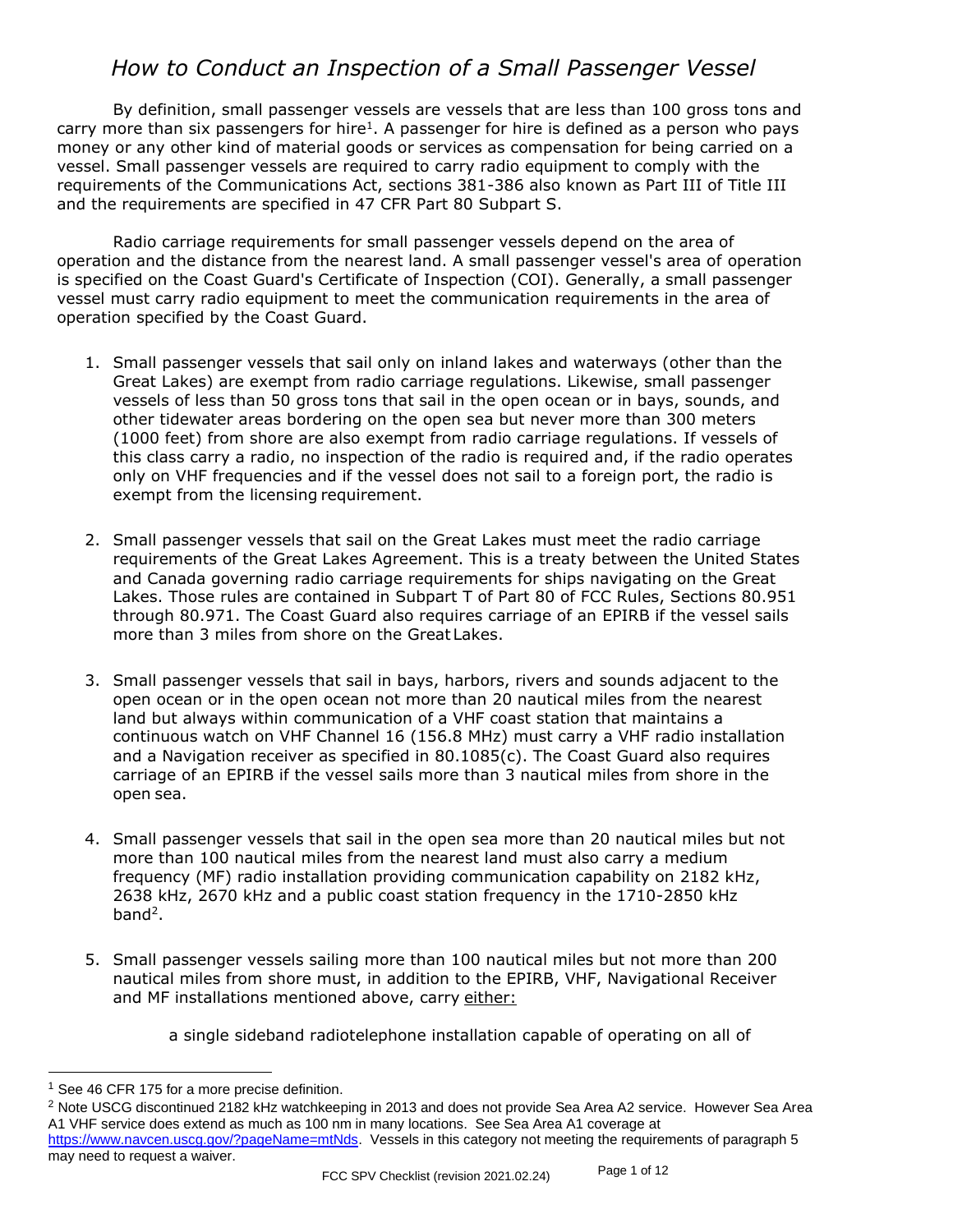the medium frequency (MF) and high frequency (HF) channels used for distress and safety communications listed in Section 80.905(a)(3)(iii)(A) and capable of DSC operation

> o r

a satellite ship earth station through which continuous distress alerting by satellite is available.

The vessel must also carry:

A NAVTEX receiver for receipt of maritime safety information

A reserve source of power capable of powering all fitted equipment including the navigation receiver. If a ship earth station is elected in lieu of the single sideband combined MF/HF installation described above, the reserve source of power must be capable of powering the associated peripheral equipment necessary for the full functioning of the ship earth station.

The vessel must participate in the AMVER System

6. Small passenger vessels operating more than 200 nautical miles from shore must carry, in addition to all of the equipment specified above: A second VHF

The U.S. Coast Guard released Marine Safety Alert 13-18 describing the potential for radio frequency interference from LED navigation and other above deck lighting to VHF marine radios and AIS<sup>3</sup>. FCC regulation 47 CFR §15.103 states that "The operator of the exempted device (i.e. LED) shall be required to stop operating the device upon a finding by the Commission or its representative that the device is causing harmful interference. Operation shall not resume until the condition causing the harmful interference has been corrected." An RFI test has therefore been included.

In December 2019 the FCC released Order DA 19-1334, waiving section 80.905(a)(3)(iii)(B) and (a)(4)(iii)(B) to permit small passenger vessels to carry Iridium equipment in lieu of a digital selective calling-capable single sideband radiotelephone to the same extent that such vessels may carry Inmarsat equipment to meet that requirement.

As per 47 CFR Part 80.59 (a) (1), the following table illustrates the minimum licensing requirements for Inspectors (only one license required in case of multiples):

|                                                                                    | General<br>radiotelephon<br>e operator<br>license | <b>GMDSS radio</b><br>maintainer's<br>license | Radiotelegraph<br>operator's<br>license | <b>First class</b><br>radiotelegraph<br>operator's<br>certificate |
|------------------------------------------------------------------------------------|---------------------------------------------------|-----------------------------------------------|-----------------------------------------|-------------------------------------------------------------------|
| Radiotelephone equipped vessels subject to<br>47 CFR part 80, subpart R or S       | X                                                 | х                                             | X                                       | x                                                                 |
| <b>GMDSS equipped vessels subject to 47</b><br>CFR part 80, subpart W or subpart Q |                                                   | x                                             |                                         |                                                                   |

<sup>3</sup> See https://www.dco.uscg.mil/Portals/9/DCO%20Documents/5p/CG-5PC/INV/Alerts/1318.pdf?ver=2018-08-16-091109- 630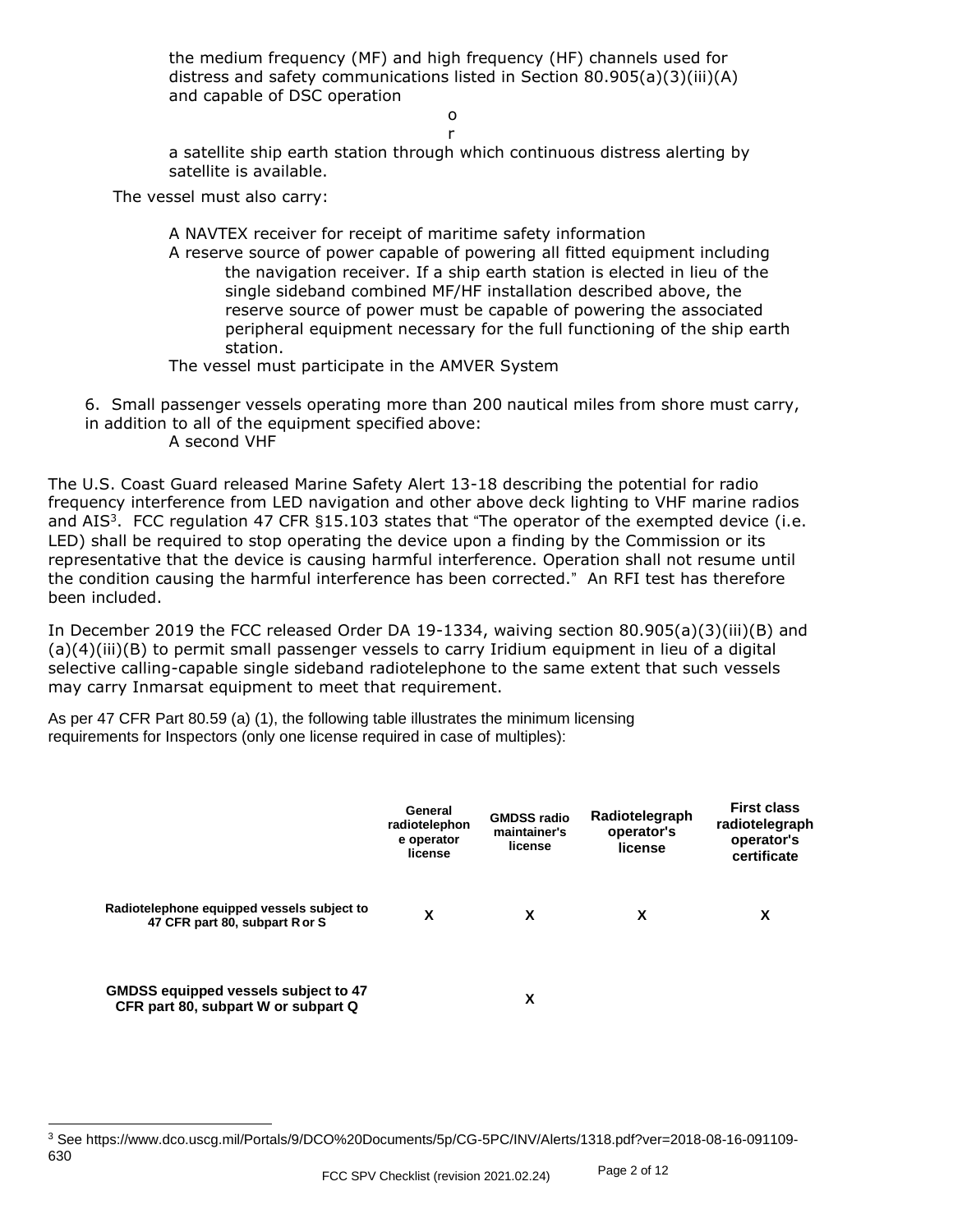### **Ship's Particulars**

|                                | Date of survey example and the set of survey location and the set of survey location example and the set of survey location example and the set of survey location example and the set of survey location example and the set  |
|--------------------------------|--------------------------------------------------------------------------------------------------------------------------------------------------------------------------------------------------------------------------------|
|                                | GRT                                                                                                                                                                                                                            |
|                                |                                                                                                                                                                                                                                |
|                                |                                                                                                                                                                                                                                |
|                                | MMSI Number ____________________________                                                                                                                                                                                       |
| <b>IMO Number Example 2008</b> | USCG Number National Accounts and Accounts and Accounts and Accounts and Accounts and Accounts and Accounts and Accounts and Accounts and Accounts and Accounts and Accounts and Accounts and Accounts and Accounts and Accoun |
| Satellite Number(s) _____      | <b>Additional ID numbers</b>                                                                                                                                                                                                   |

#### **Sea area(s) in which vessel is certified tooperate:**

| Less than 20 NM miles from shore |  |
|----------------------------------|--|
| 20 to 100 NM from shore          |  |
| 100 to 200 NM from shore         |  |
| 200 NM from shore                |  |
|                                  |  |

#### **Surveying Test Equipment:**

| The following test instruments used:                                                                                                                                                                                                                           | YES | ΝO | N/A |
|----------------------------------------------------------------------------------------------------------------------------------------------------------------------------------------------------------------------------------------------------------------|-----|----|-----|
| Frequency counter<br>Watt meter covering MF, HF and VHF<br>Ampere/Volt/Ohm meter.<br>Instrument for decoding the ID-signal of satellite EPIRBs<br>Acid tester (specific gravity).<br>Insulation resistance tester.<br><b>GMDSS Test Set or Service Monitor</b> |     |    |     |
| Spectrum analyzer.<br>Oscilloscope.                                                                                                                                                                                                                            |     |    |     |
| Deviation meter.                                                                                                                                                                                                                                               |     |    |     |
|                                                                                                                                                                                                                                                                |     |    |     |

#### **Ship's sources of energy**

- a) Batteries used for Mains and Reserve power must supply the required equipment fora minimum of three (3) hours (80.919)
- b) A reserve power supply. Specific requirements are documented in  $§80.917$ . An operable VHF handheld must be carried if a reserve power supply is not required nor voluntarily carried.
- c) The reserve power supply must supply the associated peripheral equipment needed for ship earth station as applicable. (80.905 (3) (iv))
- d) When the reserve source of energy consists of batteries, equipment must be provided for automatically recharging them to minimum required capacity in not more than 10 hours.
- e) When the reserve source of energy consists of batteries, the battery capacity must be checked at intervals not exceeding 12 months. If not completed within past 12 months, this must be done during inspection.
- f) Storage batteries provided as a reserve source of energy must be installed in accordance with applicable electrical codes and good engineering practice. They must be protected from adverse weather and physical damage. They must be readily accessible for maintenance and replacement.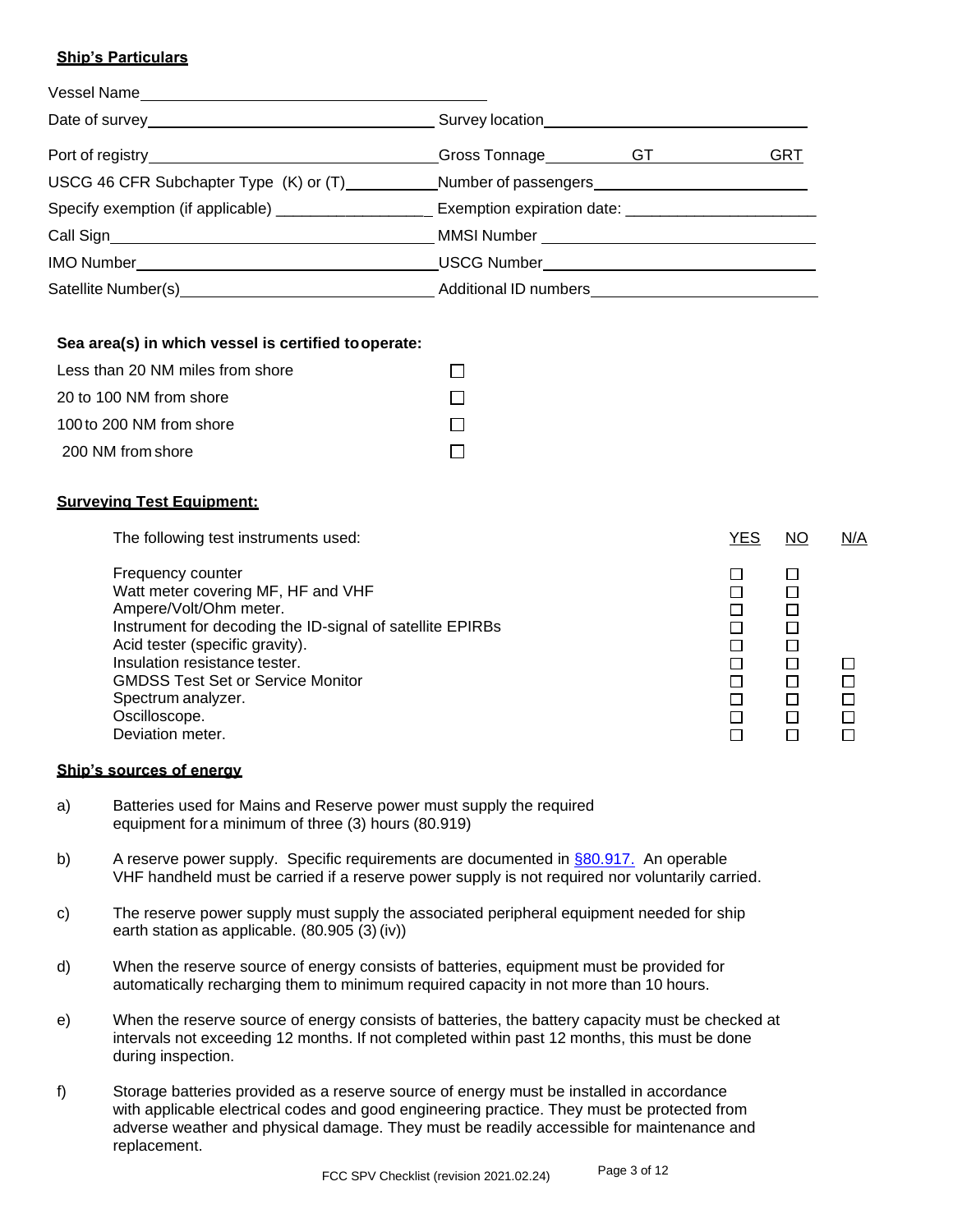| The following items were checked and tested as necessary and found satisfactory: |                                                                                                                                                                                                                                                                                           | <b>YES</b> | <b>NO</b> | N/A    |
|----------------------------------------------------------------------------------|-------------------------------------------------------------------------------------------------------------------------------------------------------------------------------------------------------------------------------------------------------------------------------------------|------------|-----------|--------|
| 1.                                                                               | Checked main source of energy available in accordance with requirements.                                                                                                                                                                                                                  | $\Box$     | $\Box$    |        |
| 2.                                                                               | If main or reserve source of energy is abattery:<br>specify make and model: Specify make and model:                                                                                                                                                                                       | $\Box$     |           | $\Box$ |
|                                                                                  | If main and/or reserve source of energy is a generator:                                                                                                                                                                                                                                   | $\Box$     |           | $\Box$ |
|                                                                                  | 1) Checked the integrity of the installation. Specify location: ________________                                                                                                                                                                                                          |            |           |        |
|                                                                                  | 2) Checked for defects including all cables.                                                                                                                                                                                                                                              | $\Box$     | $\Box$    |        |
|                                                                                  | 3) Calculated and checked there is sufficient capacity to operate<br>the required equipment for three (3) hours                                                                                                                                                                           | $\Box$     | $\Box$    |        |
| 4.                                                                               | Checked the battery condition by specific gravity measurement or voltage<br>measurement: Specify voltage: __________________________________or specific<br>gravity:______________________                                                                                                 |            |           |        |
| 5.                                                                               | With battery off charge, and the calculated radio installation current load<br>connected to the main or reserve source of energy for three hours, checked<br>the battery voltage and discharge current (if possible)<br>Specify maximum discharge current: voltage at the end of the test |            |           |        |
| 6.                                                                               | Checked that the charger(s) are capable of recharging the reserve battery<br>to the minimum capacity needed within 10 hours                                                                                                                                                               | $\Box$     | $\Box$    |        |
| 7.                                                                               | Checked that the battery charging current and polarity is displayed.                                                                                                                                                                                                                      | □          | □         |        |
| 8.                                                                               | The capacity of battery(s) has been checked at intervals not exceeding 12 months.                                                                                                                                                                                                         | $\Box$     | П         |        |
|                                                                                  | Minimum capacity is calculated as: $\frac{1}{2}$ transmitter currents + all receiver currents +<br>emergency light + bridge to bridge VHF + GNSS receiver + all other devices) times<br>the number of hours necessary to power the station.                                               |            |           |        |
| 9.                                                                               | If reserve power supply is not required, there is at least one operable VHF handheld<br>with means for keeping batteries charged.                                                                                                                                                         | $\Box$     | $\Box$    | $\Box$ |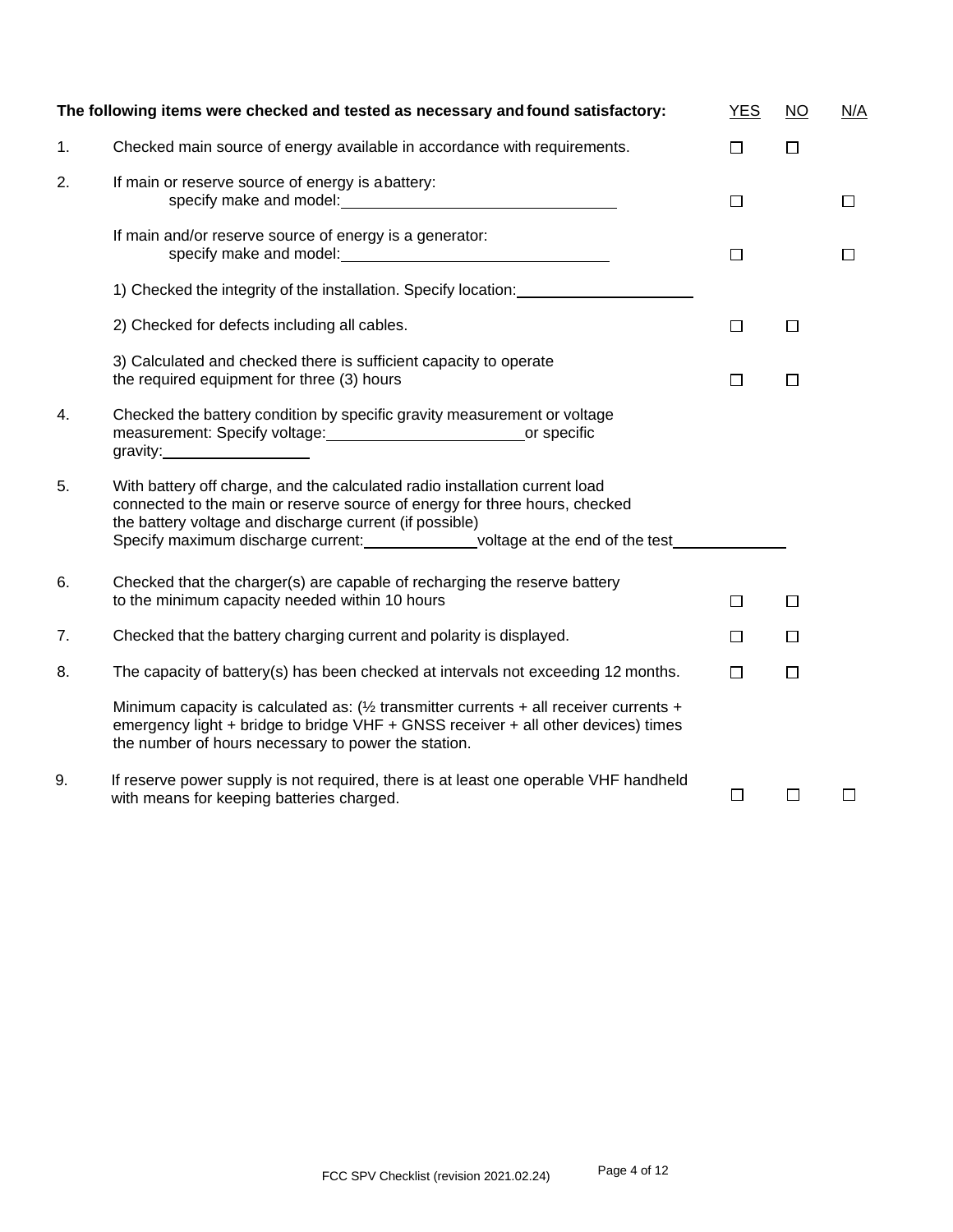YES NO N/A

|     | <b>Radio Installations</b>                                                                                                                                                                                       |        |        |        |
|-----|------------------------------------------------------------------------------------------------------------------------------------------------------------------------------------------------------------------|--------|--------|--------|
| 1.  | Checked for FCC Certification and/or GMDSS compliance labels.                                                                                                                                                    | $\Box$ | $\Box$ |        |
| 2.  | Equipment installed fulfills the functional requirements for the vessel's<br>areas of operation.                                                                                                                 | $\Box$ | $\Box$ |        |
| 3.  | Permanently installed lighting sufficient to illuminate the operating controls of the radio<br>installation and powered from a source independent of the ship's main<br>power sources must be provided. (80.925) | $\Box$ | $\Box$ |        |
| 4.  | Radiotelephone Station Clock or timepiece is near the operating position (80.935)                                                                                                                                | $\Box$ | □      |        |
| 5.  | Radio installation is clearly marked with call sign, ship station identity, and other<br>applicable codes                                                                                                        | $\Box$ | □      |        |
| 6.  | Must be able to initiate distress alert from position from which the vessel is normally<br>navigated (80.907)                                                                                                    | $\Box$ | $\Box$ |        |
| 7.  | Radio equipment is located at:                                                                                                                                                                                   |        |        |        |
| 8.  | VHF remote control at each steering station (not docking or maneuvering stations)                                                                                                                                | $\Box$ | $\Box$ | $\Box$ |
| 9.  | Was a visual inspection made of all MF/HF, VHF, INMARSAT, Iridium, GPS<br>antennas and coaxial feeders for satisfactory placement (including<br>consideration of any possible interference)?                     | $\Box$ | □      |        |
| 10. | Checked that the MF/HF transmitting antennas are protected against being<br>touched accidentally.                                                                                                                | $\Box$ | $\Box$ | $\Box$ |
|     | <b>Publications and documents</b>                                                                                                                                                                                |        |        |        |
| a)  | Valid station license and posted (80.405)                                                                                                                                                                        | □      | $\Box$ |        |
| b)  | Operator license(s) (80.407(b)                                                                                                                                                                                   |        |        |        |
|     | One (1) radio operator minimum with a Marine Radio Operator Permit or higher<br>depending upon MF/HF transmitter output:                                                                                         |        |        |        |
|     | Power output on MF/HF < 250 watts = MP License Power<br>output on MF/HF > 250 watts = General License                                                                                                            |        |        |        |
|     | Operator license(s) (80.159 (e)) (MP or General License)                                                                                                                                                         |        |        |        |
|     | Number of radio operators _____<br>License number _______________<br>Operators name                                                                                                                              |        |        |        |
| C)  | Station log (80.409 (a), (b) (e) and (f) and 80.931)) with correct entries                                                                                                                                       | П      | $\Box$ |        |
| d)  | Publications                                                                                                                                                                                                     |        |        |        |
|     | FCC Rules & Regulations Part 80 (§ 80.401).<br>(*) Onboard or at a convenient location on shore                                                                                                                  | □      | $\Box$ |        |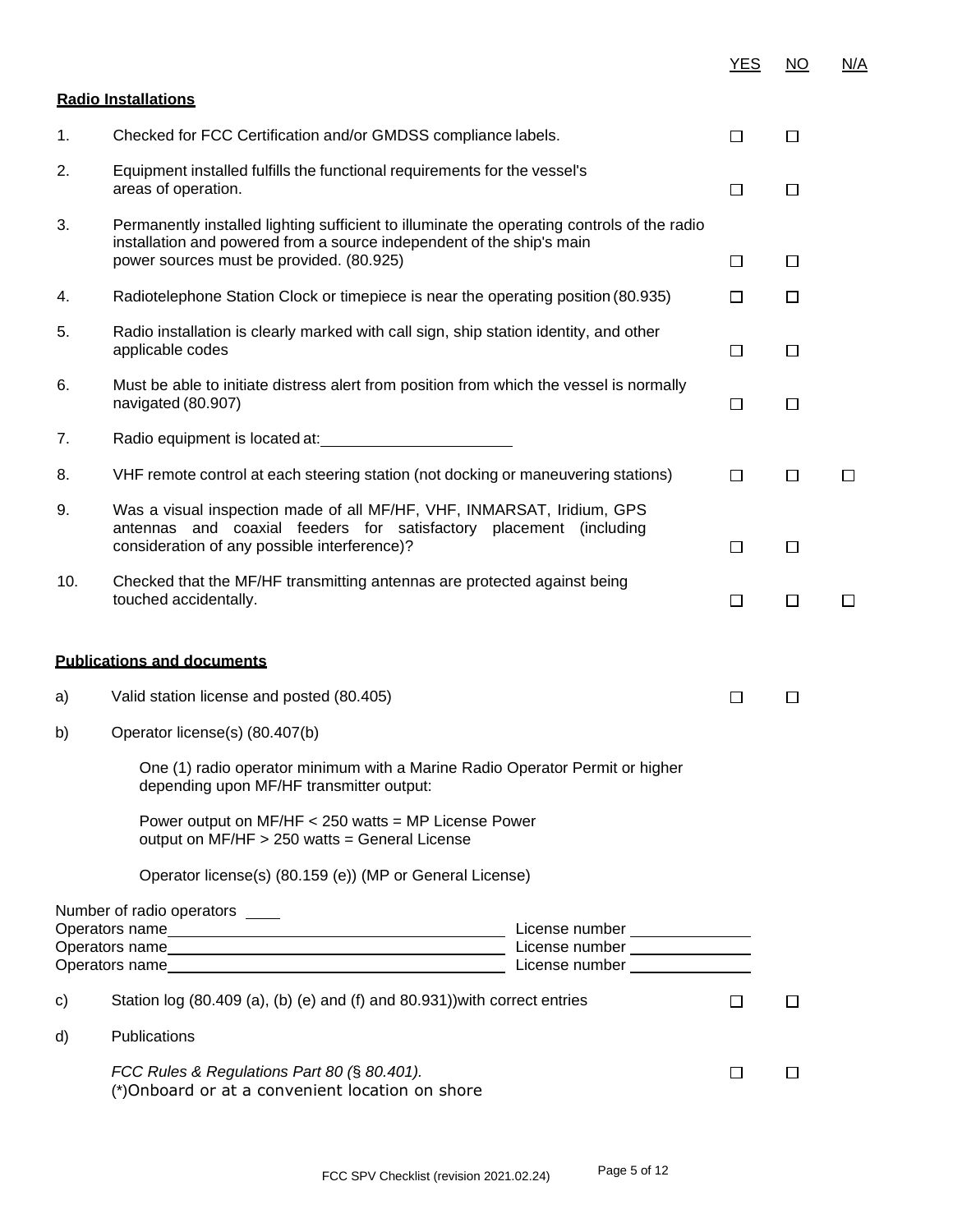### **Equipment Checklists**

Small passenger vessels that sail in bays, harbors, rivers and sounds adjacent to the open ocean or in the open ocean not more than 20 nautical miles from the nearest land but always within communication of a VHF coast station that maintains a continuous watch on VHF Channel 16 (156.8 MHz) must carry a VHF radio installation and a Navigational Receiver. The Coast Guard also requires carriage of an EPIRB if the vessel sails more than 3 nautical miles from shore in the open sea.

| YES | NΟ | N/A |
|-----|----|-----|
|     |    |     |

#### **VHF transceivers**

|                             | #1                                                                                                                                                        | #2 (if fitted for vessels operating beyond 200 miles) |        |   |  |
|-----------------------------|-----------------------------------------------------------------------------------------------------------------------------------------------------------|-------------------------------------------------------|--------|---|--|
| Make / Model                |                                                                                                                                                           |                                                       |        |   |  |
|                             | 1. Checked for operation on all marine channels. <sup>4</sup>                                                                                             |                                                       | □      | П |  |
|                             | 2. Checked that equipment is within frequency tolerance (10 Hz per MHz).                                                                                  |                                                       | П      | П |  |
|                             | 3. Checked RF power output (between 15 & 25 watts) and VSWR<br>$(-1.5:1)$ on channels 6, 13, and 16.                                                      |                                                       | □      | П |  |
| installed)                  | 4. Checked correct operation of all controls<br>including priority of main control unit (if remotes are                                                   |                                                       | $\Box$ | П |  |
|                             | 5. Checked that the equipment operates from the main, emergency<br>(if provided) and reserve sources of energy.                                           |                                                       | П      | П |  |
|                             | 6. Checked for correct operation by on-air contact with a coast station or a ship.                                                                        |                                                       | П      |   |  |
| $(S80.148$ and $S80.309$ ). | 7. Confirm that the VHF radio does not have a public address mode capable of<br>disrupting required continuous watch on channels 16 and 13 while underway |                                                       | ⊔      | П |  |
| Remarks:                    |                                                                                                                                                           |                                                       |        |   |  |

8. Checked for absence of VHF interference with LED navigation and other above decks lighting activated.

*NOTE: The use of a VHF handheld near AIS VHF antenna is suggested. Turn off LED light(s). Tune the radio to a weak NOAA weather radio station. Turn on the LED light(s) one at a time, and then all on. If the NOAA channel vanishes after a lamp is energized, it's generating RF interference.* 

*As an alternative to tuning to a weak NOAA weather channel, tune the VHF radio to some quiet channel. Adjust the VHF radio's squelch control until the radio outputs audio noise. Re-adjust the squelch until the audio noise is quiet, only slightly above the noise threshold. If the radio does now output audio noise, then the LED light(s) have raised the noise floor.*

<sup>4</sup> As a minimum check channels 1A (1001), 5A (1005), 6, 11, 12, 13, 14,16, 22A (1022), 67, 73, 74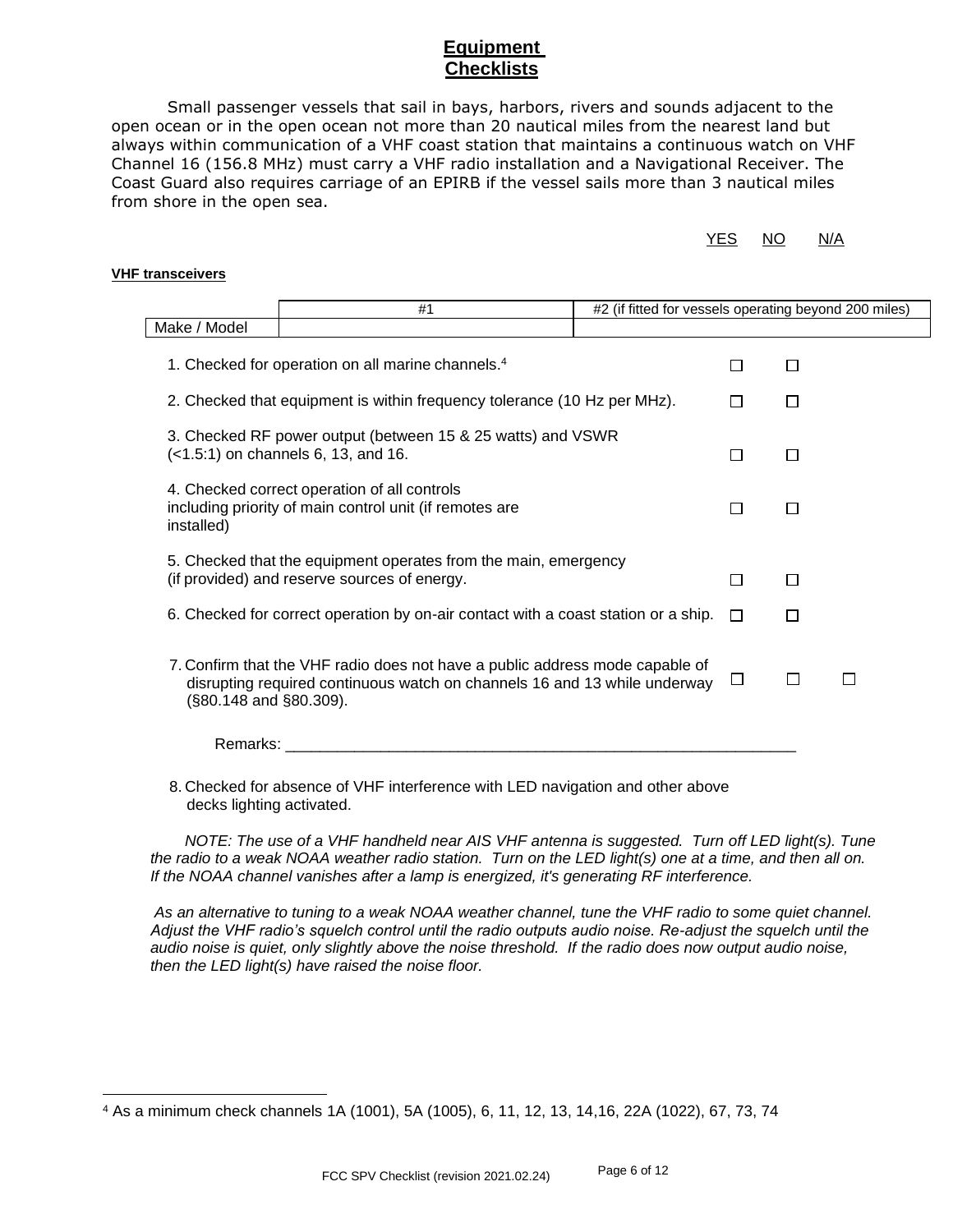#### **Category 1, 406 MHz EPIRB. (All vessels beyond 3 NM from land)**

a) The installation must be such that the EPIRB will not be caught up in any rigging or structure if the ship should capsize. The unit must be capable of automatic release when submerged and automatic activation when placed in water. Additionally, the unit must also be capable of manual release and manual activation.

b) The battery date must not be expired.

- c) The EPIRB(s) must be registered with NOAA
- d) FCC certified for GMDSS (must have a label so stating). (§ 80.1103(e))

e) Must have a self test capability.

| <b>406 MHZ EPIRB Checklist</b>                                                                                                                                                                                                               | YES    | NO.    | <u>N/A</u> |
|----------------------------------------------------------------------------------------------------------------------------------------------------------------------------------------------------------------------------------------------|--------|--------|------------|
| #1 EPIRB<br>Make and Model: _______________________<br>#2 EPIRB(if fitted)<br>Make and Model: New York 1999                                                                                                                                  |        |        |            |
| 1. Checked position and mounting for float free operation. Verified that<br>EPIRB is installed in an easily accessible position and is ready to be<br>manually released and capable of being carried by one person into a<br>survival craft. | □      | □      |            |
| Location(s): Note that the set of the set of the set of the set of the set of the set of the set of the set of the set of the set of the set of the set of the set of the set of the set of the set of the set of the set of t               |        |        |            |
| 2. Verified that the lanyard is firmly attached, in good condition, neatly<br>stowed, and not tied to the vessel or the mounting bracket.                                                                                                    | $\Box$ | □      |            |
| 3. Carried out visual inspection for defects.                                                                                                                                                                                                | □      | □      |            |
| 4. Carried out the self-test routine.                                                                                                                                                                                                        | П      | П      |            |
| 5. Checked that the EPIRB ID and other information (include call sign and MMSI<br>of the ship) is clearly marked on the outside of the equipment.                                                                                            | $\Box$ | $\Box$ |            |
| 6. Decoded the EPIRB identity number and other information confirming it is<br>correct and the same as that marked on the EPIRB.                                                                                                             | □      | □      |            |
| 15 Digit Hexadecimal Number: National Assembly Property of the Contract of the Contract of the Contract of the Contract of the Contract of the Contract of the Contract of the Contract of the Contract of the Contract of the               |        |        |            |
| 7. Checked the registration through documentation (sticker) or directly with NOAA                                                                                                                                                            | $\Box$ | $\Box$ |            |
|                                                                                                                                                                                                                                              |        |        |            |
| 9. Checked hydrostatic release(s) expiration dates(s): _________________________                                                                                                                                                             |        |        |            |
| 10. Checked the emission in the 406 MHz band using the self-test mode or an<br>appropriate device to avoid transmission of a distress call to satellites.                                                                                    | □      | $\Box$ |            |
| 11. If possible, checked emission on the 121.5 MHz frequency using the self-test<br>mode or an appropriate device to avoid activating the satellite system.                                                                                  | $\Box$ | $\Box$ | $\Box$     |
| 12. Checked that no transmission has been started after the test and remounting<br>of the EPIRB in its bracket.                                                                                                                              | □      | П      |            |
| 13. The presence of beacon operating instructions was verified.                                                                                                                                                                              | $\Box$ | П      |            |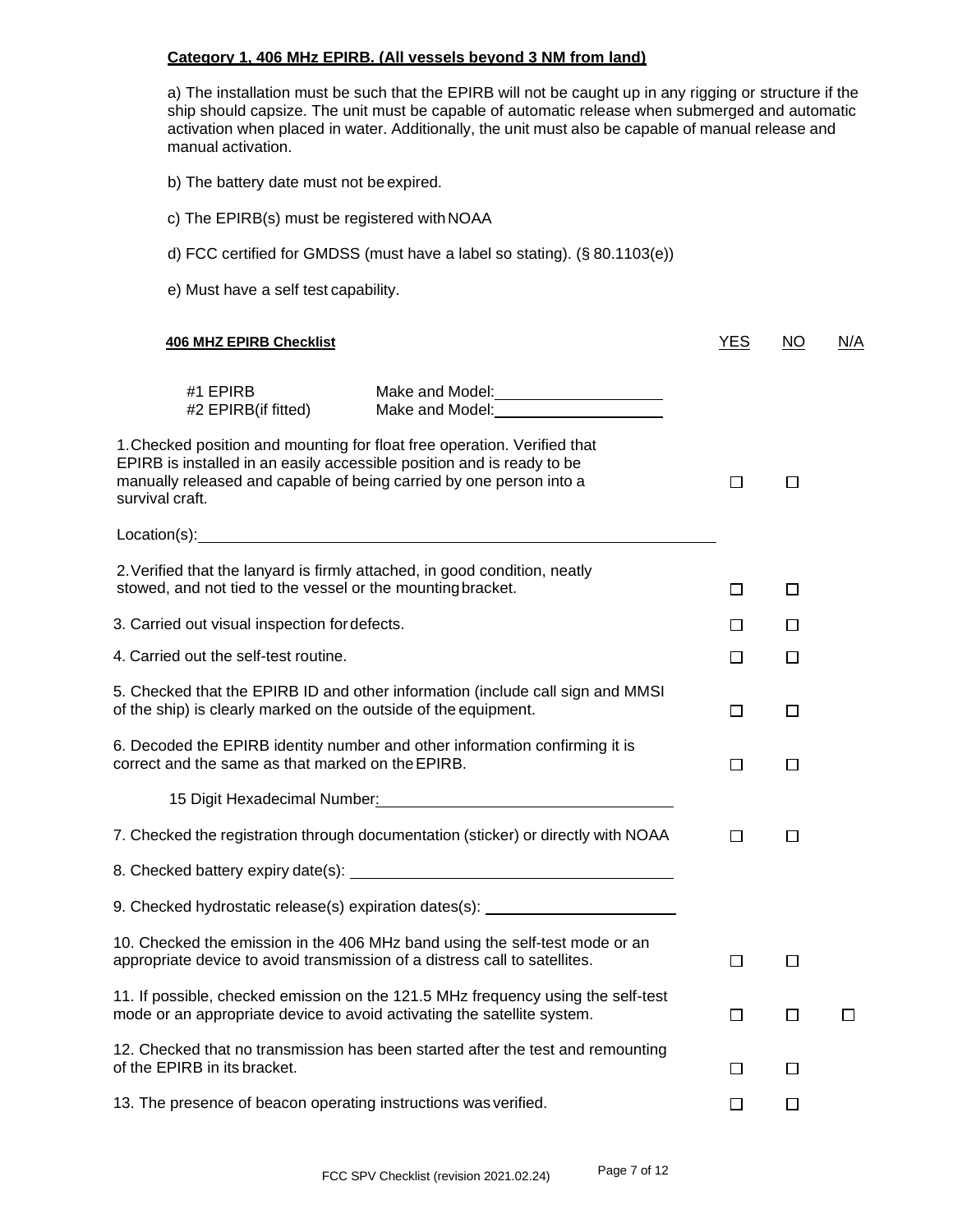## **Global Navigation Satellite System Receiver (80.905 (a) (5))**

| Make / Model                                                                                                                                                                                                 |            |           |     |
|--------------------------------------------------------------------------------------------------------------------------------------------------------------------------------------------------------------|------------|-----------|-----|
|                                                                                                                                                                                                              | <b>YES</b> | <u>NO</u> | N/A |
| 1. Information on the ship's position is continuously and automatically provided<br>to all relevant distress equipment.                                                                                      | П          |           |     |
| 2. The navigation receiver is supplied from a source of energy ensuring<br>continuous supply of the ship's position information in the event of failure<br>of the ship's main or emergency source of energy. | П          |           |     |
| 3. Confirm that position information is being updated in DSC-equipped radios<br>from the interconnected navigation receiver.                                                                                 |            |           |     |
| <u>Bridge to Bridge Requirements (As per 80.1001 – All vessels &gt; 20 meters in length and SPV &gt; 100 GT)</u>                                                                                             |            |           |     |
| 1. The installation is functional and capable of operating on Channel 16,<br>Channel 13, Channel 67 and Channel 22A (1022) at minimum.                                                                       | П          | П         |     |
| Make / Model                                                                                                                                                                                                 |            |           |     |
| 2. The Certificate is endorsed for five (5) years in agreement with the SPV Certificate                                                                                                                      | П          |           |     |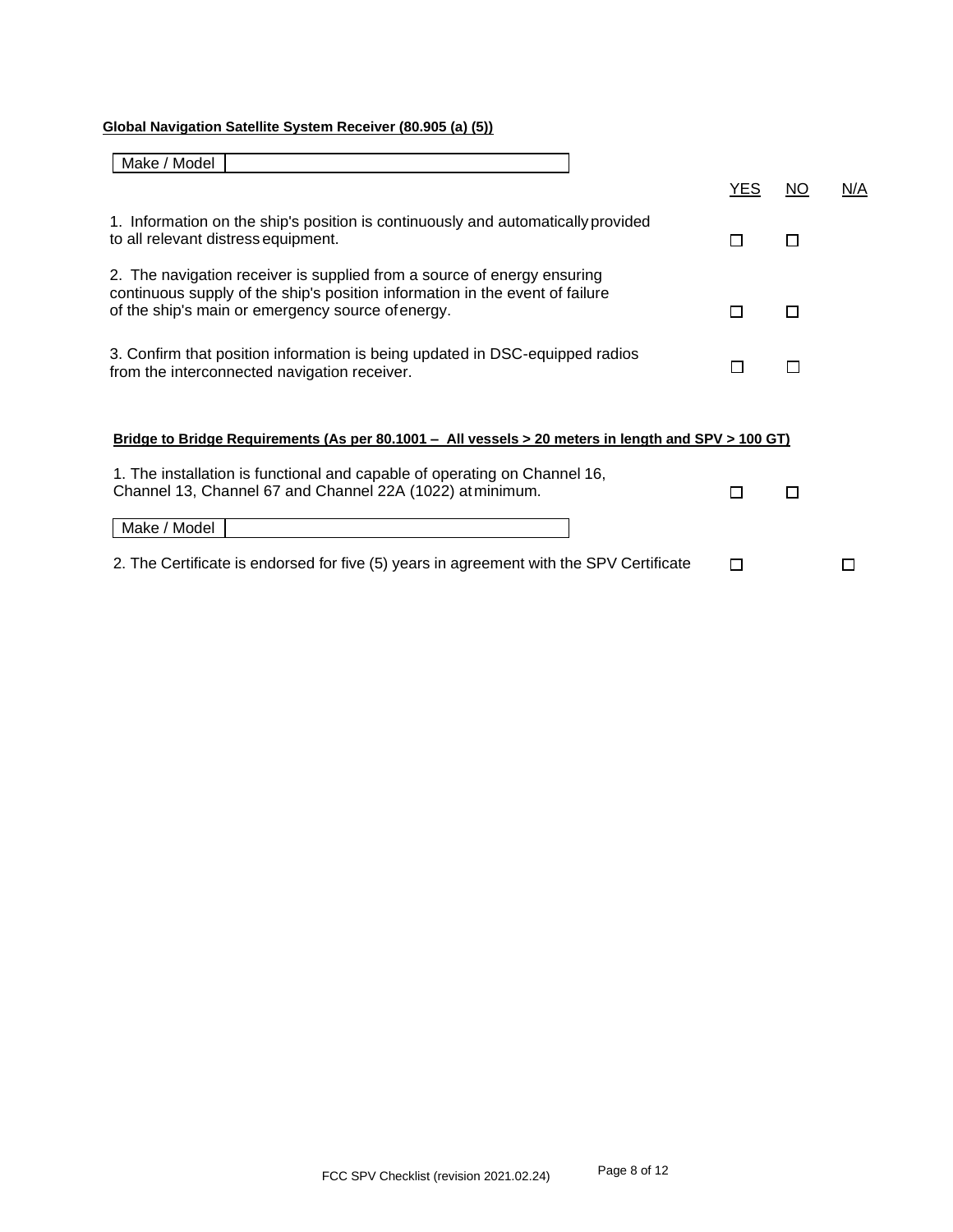In addition to the equipment required above, all Small Passenger Vessels that sail in the open sea more than 20 nautical miles but not more than 100 nautical miles from the nearest land must also carry a medium frequency (MF) radio installation providing communication capability on 2182 kHz, 2638 kHz, 2670 kHz and a public coast station frequency in the 1710-2850 kHz band.<sup>5</sup>

| YES | NΟ | N/A |
|-----|----|-----|
|     |    |     |

#### **MF radiotelephone equipment**

|                               | #1                                                                                                                                                                                 | #2 (if fitted) |              |  |
|-------------------------------|------------------------------------------------------------------------------------------------------------------------------------------------------------------------------------|----------------|--------------|--|
| Make / Model                  |                                                                                                                                                                                    |                |              |  |
|                               | 1. Checked that the equipment operates satisfactorily from the main,<br>emergency (if provided), and/or reserve sources of energy.                                                 |                | П            |  |
|                               | 2. Checked antenna tuning on all frequencies noted above.                                                                                                                          | ΙI             | П            |  |
|                               | 3. Checked that equipment is within frequency tolerance (10 Hz).                                                                                                                   |                | $\mathbf{L}$ |  |
|                               | 4. Checked for correct operation by measuring RF power output (> 60 watts)<br>and VSWR and by contact with another station.                                                        |                | П            |  |
| appropriate bands.            | 5. Checked receiver performance by monitoring known stations on all                                                                                                                |                | П            |  |
|                               | 6. Checked that the control unit on the bridge has first priority for the purpose of<br>initiating distress alerts, if control units are provided outside the navigational bridge. |                |              |  |
| alarm signal (if so equipped) | 7. Checked that the vessel is able to watch 2182 kHz and transmit the 2 tone                                                                                                       |                | П            |  |

Small passenger vessels sailing more than 100 nautical miles but not more than 200 nautical miles from shore must, in addition to the EPIRB, VHF, Navigational Receiver and MF installations mentioned above, carry either:

> a single sideband radiotelephone installation capable of operating on all of the medium frequency (MF) and high frequency (HF) channels used for distress and safety communications listed in Section 80.905(a)(3)(iii)(A) and capable of DSC operation

> > or

an INMARSAT or Iridium ship earth station through which continuous distress alerting by satellite is available.

The vessel must also carry:

A NAVTEX receiver for receipt of maritime safety information The vessel must participate in the AMVER System A reserve source of power capable of powering all fitted equipment including the navigation receiver. If a ship earth station is elected in lieu of the single sideband combined MF/HF installation described above, the reserve source of power must be capable of powering the associated peripheral equipment necessary for the full functioning of the ship earth station.

<sup>5</sup> Note MF radiotelephone services including 2182 kHz watchkeeping by the USCG have been discontinued in the U.S. See footnote 2 on first page.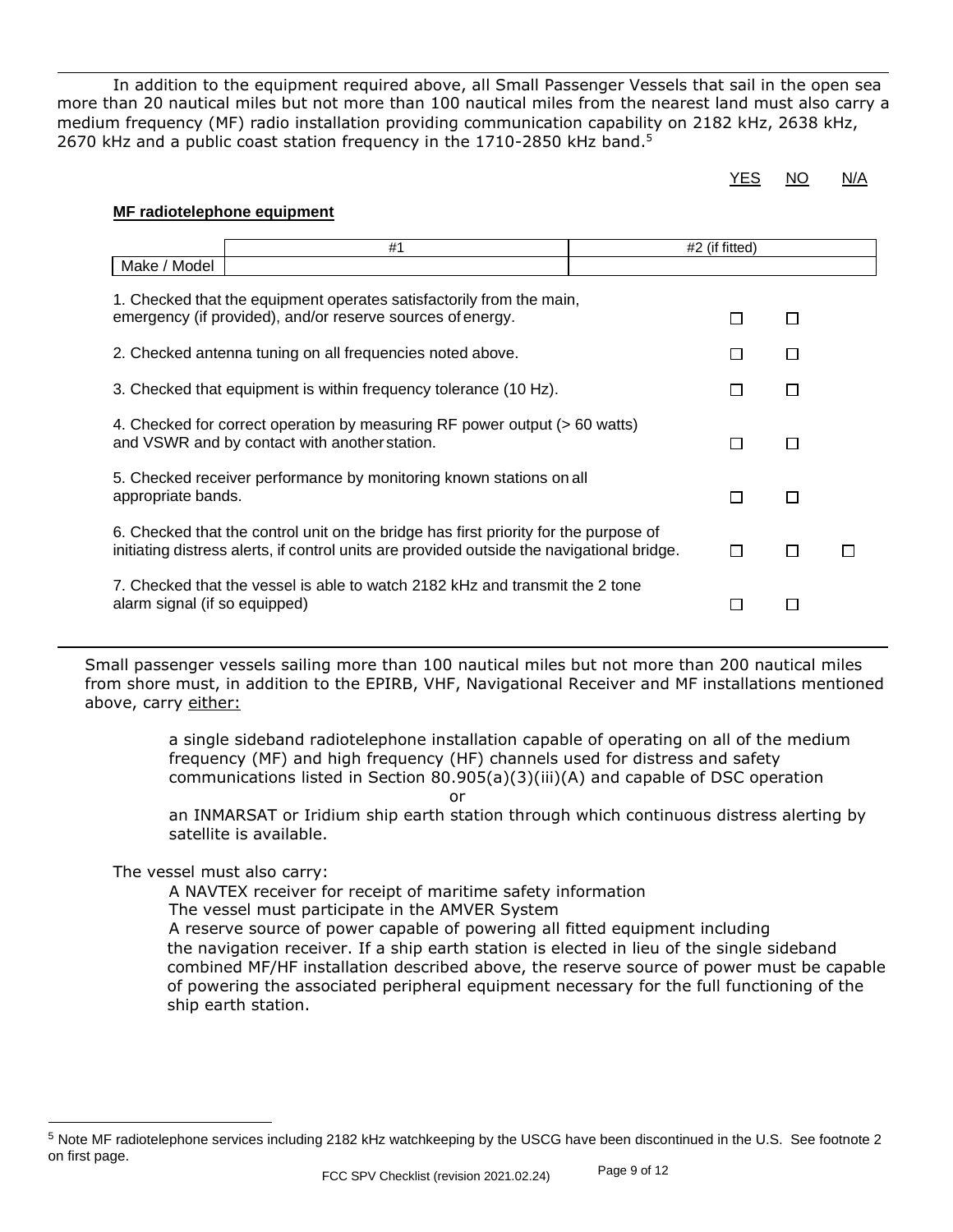#### **MF/HF radiotelephone equipment (vessels operating beyond 100 nautical miles or as an alternative to Inmarsat**

#### **or Iridium). This unit can be the same unit used for the MF Radiotelephone compliance**

|                                | #1                                                                                                                                                                                 | #2 (if fitted) |   |  |
|--------------------------------|------------------------------------------------------------------------------------------------------------------------------------------------------------------------------------|----------------|---|--|
| Make / Model                   |                                                                                                                                                                                    |                |   |  |
| and reserve sources of energy. | 1. Checked that the equipment operates from the main, emergency (if provided),                                                                                                     |                | П |  |
|                                | 2. Checked antenna tuning in all appropriate bands.                                                                                                                                |                | П |  |
| bands $(10 Hz)$ .              | 3. Checked that equipment is within frequency tolerance on all appropriate                                                                                                         |                | П |  |
|                                | 4. Checked for correct operation by measuring RF power output (>120 watts)<br>and VSWR and by contact with a coast station.                                                        |                | П |  |
| appropriate bands.             | 5. Checked receiver performance by monitoring known stations on all                                                                                                                |                | П |  |
|                                | 6. Checked that the control unit on the bridge has first priority for the purpose of<br>initiating distress alerts, if control units are provided outside the navigational bridge. |                |   |  |

#### **MF/HF DSC controller(s) if provided** Not Provided Not Provided

 $\blacksquare$ 

|          | <br><br>$^{\prime\prime}$ |
|----------|---------------------------|
| 117<br>. |                           |

| 1. Checked that equipment operates from the main, emergency (if provided), and<br>reserve sources of energy.                                                                |   |   |  |
|-----------------------------------------------------------------------------------------------------------------------------------------------------------------------------|---|---|--|
| 2. Confirmed that the correct Maritime Mobile Service Identity is programmed in the<br>equipment.                                                                           | П |   |  |
| 3. Checked the off air self test program (if provided)                                                                                                                      |   |   |  |
| 4. Checked operation by means of a test call on MF and/or HF to a coast radio<br>station if the rules of the berth permit the use of MF/HF transmissions.                   |   | П |  |
| 5. Checked the audibility of the MF/HF DSC alarm.                                                                                                                           |   |   |  |
| 6. Checked that the ship's position in the distress alert is automatically<br>provided with this information from an internal or external navigation<br>receiver (e.g. GPS) |   |   |  |
| 7. Checked DSC alerting is available from the conning position.                                                                                                             |   |   |  |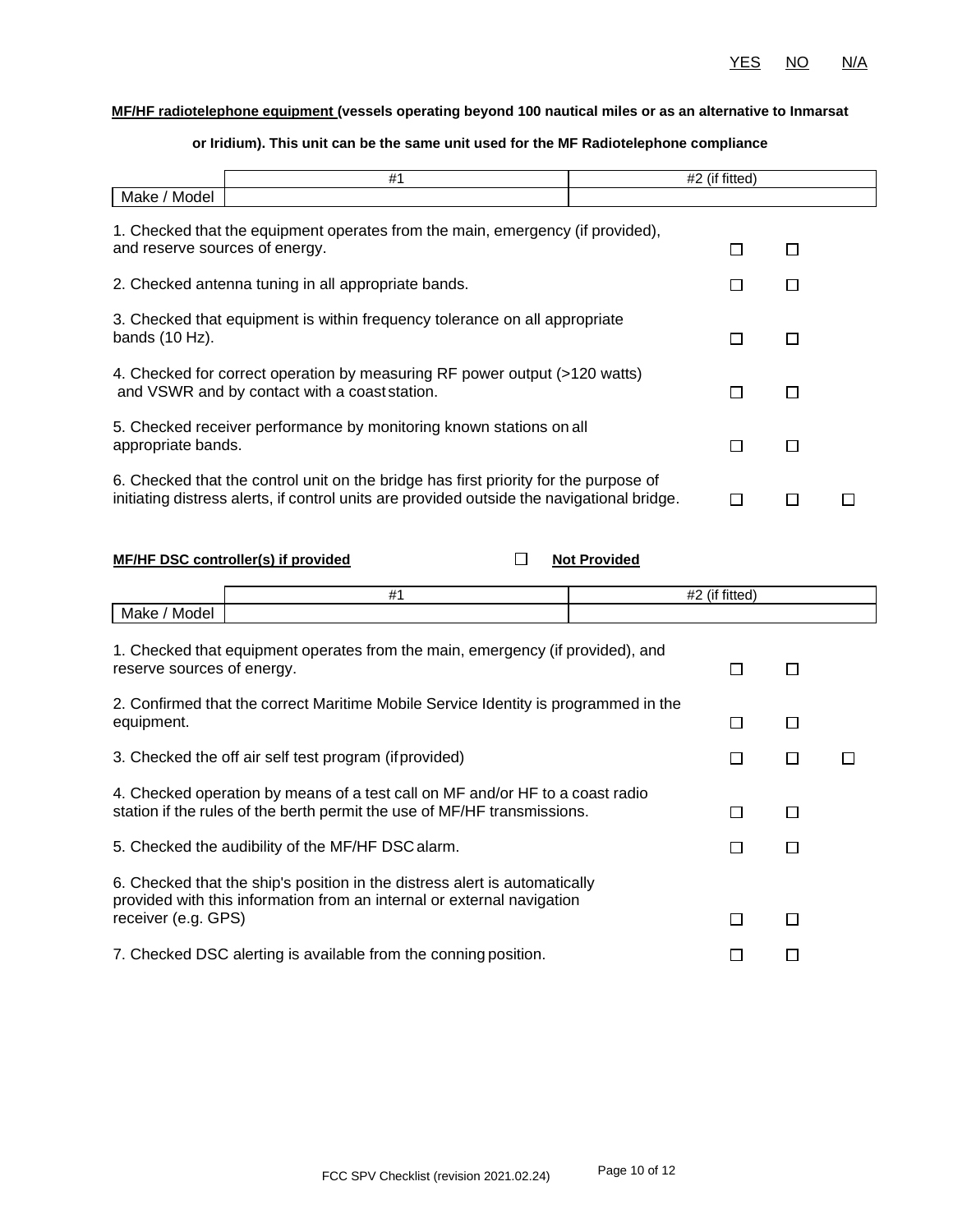|  | Satellite Ship Earth Station(s) (vessels beyond 100 nautical miles as an alternative to MF/HF) |  |
|--|------------------------------------------------------------------------------------------------|--|
|  |                                                                                                |  |

| Make and Model                                                                                                                                                                                                                                        |        |              |        |
|-------------------------------------------------------------------------------------------------------------------------------------------------------------------------------------------------------------------------------------------------------|--------|--------------|--------|
| 1. Checked that each equipment operates from the main, emergency (if<br>provided), and reserve sources of energy                                                                                                                                      | $\Box$ | $\Box$       |        |
| 2. Where an uninterrupted supply of information from the ship's navigational or<br>other equipment is required, ensure that such information remains available in<br>the event of failure of the ship's main or emergency source of electrical power. | □      | □            | □      |
| 3. Checked the distress function by means of the approved performance<br>verification test procedure with a land earth station.                                                                                                                       | □      | □            |        |
| 4. Checked terminal is operable by sending an email from the terminal and<br>confirming reception.                                                                                                                                                    | □      | $\Box$       | $\Box$ |
| 5. Checked terminal is operable by making a telephone call to or from the<br>terminal.                                                                                                                                                                | $\Box$ | $\Box$       | $\Box$ |
| AMVER Participation (§ 80.905 (a) (3) (vii))                                                                                                                                                                                                          |        |              |        |
| 1. Checked for evidence of participation in the AMVER system                                                                                                                                                                                          | П      | □            |        |
| Navtex receiver) (§ 80.905 (a) (3) (y))                                                                                                                                                                                                               |        |              |        |
| a) Must be a dedicated receiver                                                                                                                                                                                                                       |        |              |        |
| b) FCC Certified for GMDSS (must have a label so stating). (§ 80.1103(e))                                                                                                                                                                             |        |              |        |
| c) Capable of receiving MSI information in all areas in which the ship operates                                                                                                                                                                       |        |              |        |
| <b>Navtex Checklist</b>                                                                                                                                                                                                                               |        |              |        |
| Make and Model: New York 1999                                                                                                                                                                                                                         |        |              |        |
| 1. Checked for correct operation by monitoring incoming messages or inspecting<br>recent hard copy.                                                                                                                                                   | $\Box$ | П            |        |
| 2. Successfully performed self-test program, if provided.                                                                                                                                                                                             | ⊔      | $\mathsf{L}$ | $\Box$ |

Small passenger vessels operating more than 200 nautical miles) from shore must carry, in addition to all of the equipment specified above: A second VHF

The second VHF installation should be noted in the VHF equipment section above.